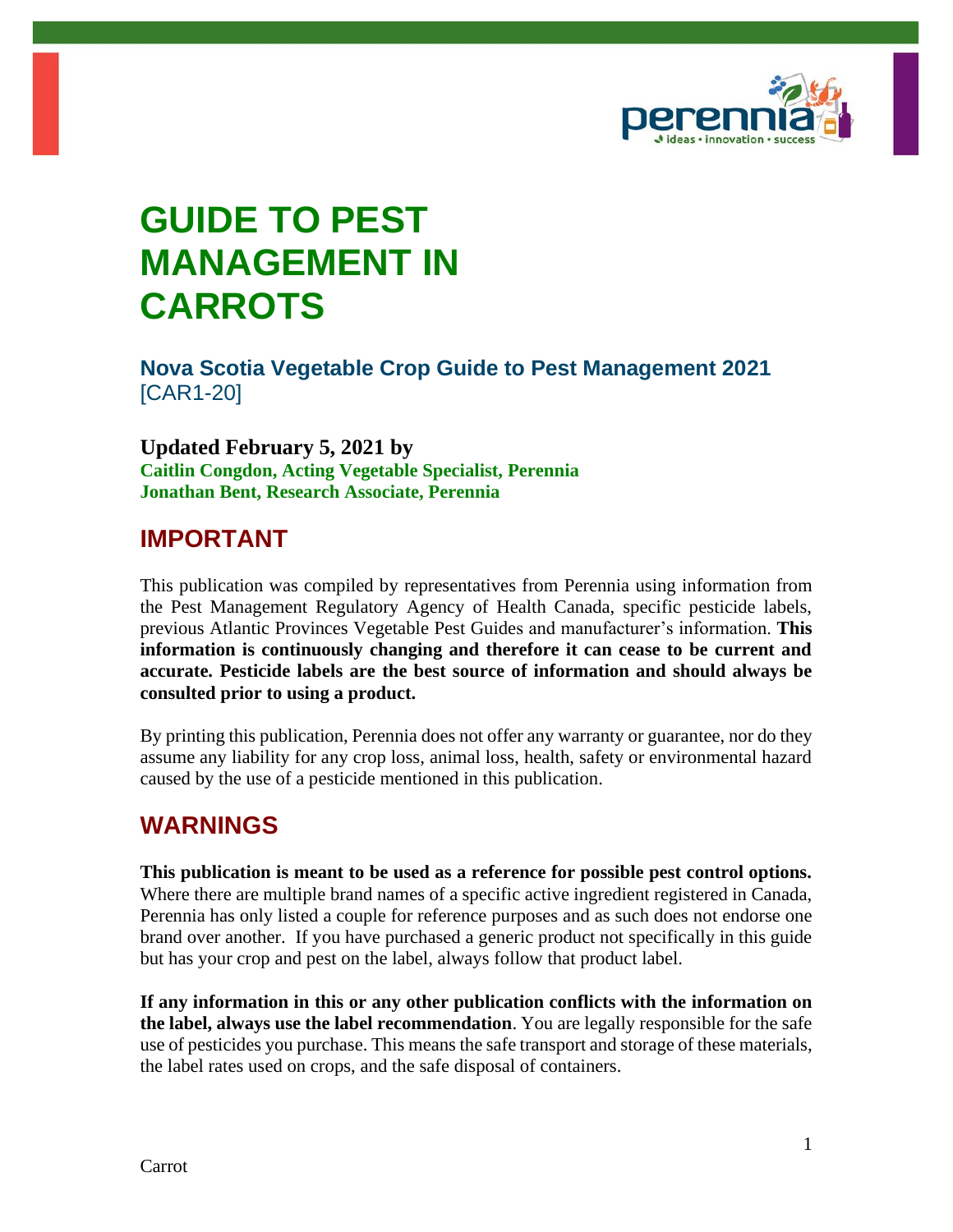

| <b>Pest</b>                                     | Group | <b>Active</b><br>Ingredient | <b>Pesticide</b><br><b>Product</b><br><b>Name</b> | Rate              | <b>Restricted-</b><br><b>Entry</b><br><b>Interval</b><br>(REI) | Pre-<br><b>Harvest</b><br><b>Interval</b><br>(days) | <b>Remarks</b>                                                                                                                                                                                                                                                                                      |
|-------------------------------------------------|-------|-----------------------------|---------------------------------------------------|-------------------|----------------------------------------------------------------|-----------------------------------------------------|-----------------------------------------------------------------------------------------------------------------------------------------------------------------------------------------------------------------------------------------------------------------------------------------------------|
| <b>WEEDS:</b>                                   |       |                             |                                                   |                   |                                                                |                                                     |                                                                                                                                                                                                                                                                                                     |
| <b>Preplant</b><br>Perennial weeds<br>including | 14    | Carfentrazone-<br>ethyl     | Aim EC                                            | 36.5-117<br>ml/ha | $\overline{\phantom{a}}$                                       | 1                                                   | Apply in minimum spray volume of 100 L/ha.<br>Refer to label for target weeds, buffer zones<br>and rates. Use high flow rate nozzles to apply<br>the highest spray volume.                                                                                                                          |
| quackgrass                                      | 9     | Glyphosate                  | Roundup<br><b>Transorb HC</b>                     | 1.67-4.67<br>L/ha | 12 hours                                                       | $7^{\circ}$                                         | Apply in the fall or spring prior to planting.<br>Annual weed control programs will be<br>necessary to control weeds germinating after<br>planting. For quackgrass control, apply to<br>actively growing quackgrass when at least 4<br>new leaves are present. The low rate (1.67)                  |
|                                                 |       |                             | Roundup<br>WeatherMAX                             | 1.67-4.67<br>L/ha | 12 hours                                                       | 7 <sup>1</sup>                                      | L/ha) will provide a minimum of one season<br>control, while higher rates (1.67-4.67 L/ha) will<br>provide longer term control. The low rate of<br>Roundup should be applied in 50 to 100 L/ha<br>water. If higher water volumes are used, add a<br>suitable surfactant. Allow 3 or more days after |
|                                                 |       |                             | <b>Touchdown</b><br><b>Total</b>                  | 1.8-5.0 L/ha      | 12 hours                                                       | $\overline{7}$                                      | treatment before tillage. Best control of<br>quackgrass is obtained when these herbicides<br>are applied in the fall.                                                                                                                                                                               |
| <b>Stale Seedbed</b><br><b>Technique</b>        | 22    | Diquat                      | Reglone,<br><b>Dessicash</b>                      | 2.3-4.6 L/ha      | 24 hours                                                       |                                                     | Apply before crop emergence to foliage of<br>emerged weeds. Read label for water volumes                                                                                                                                                                                                            |
|                                                 | 10    | Glufosinate<br>ammonium     | Ignite <sup>®</sup> 15 Sn                         | 2.7-5.0 L/ha      | 12 hours                                                       |                                                     | required per hectare.                                                                                                                                                                                                                                                                               |
|                                                 | 22    | Paraquat                    | <b>Gramoxone®</b>                                 | 2.7-5.5 L/ha      | 24 hours                                                       |                                                     |                                                                                                                                                                                                                                                                                                     |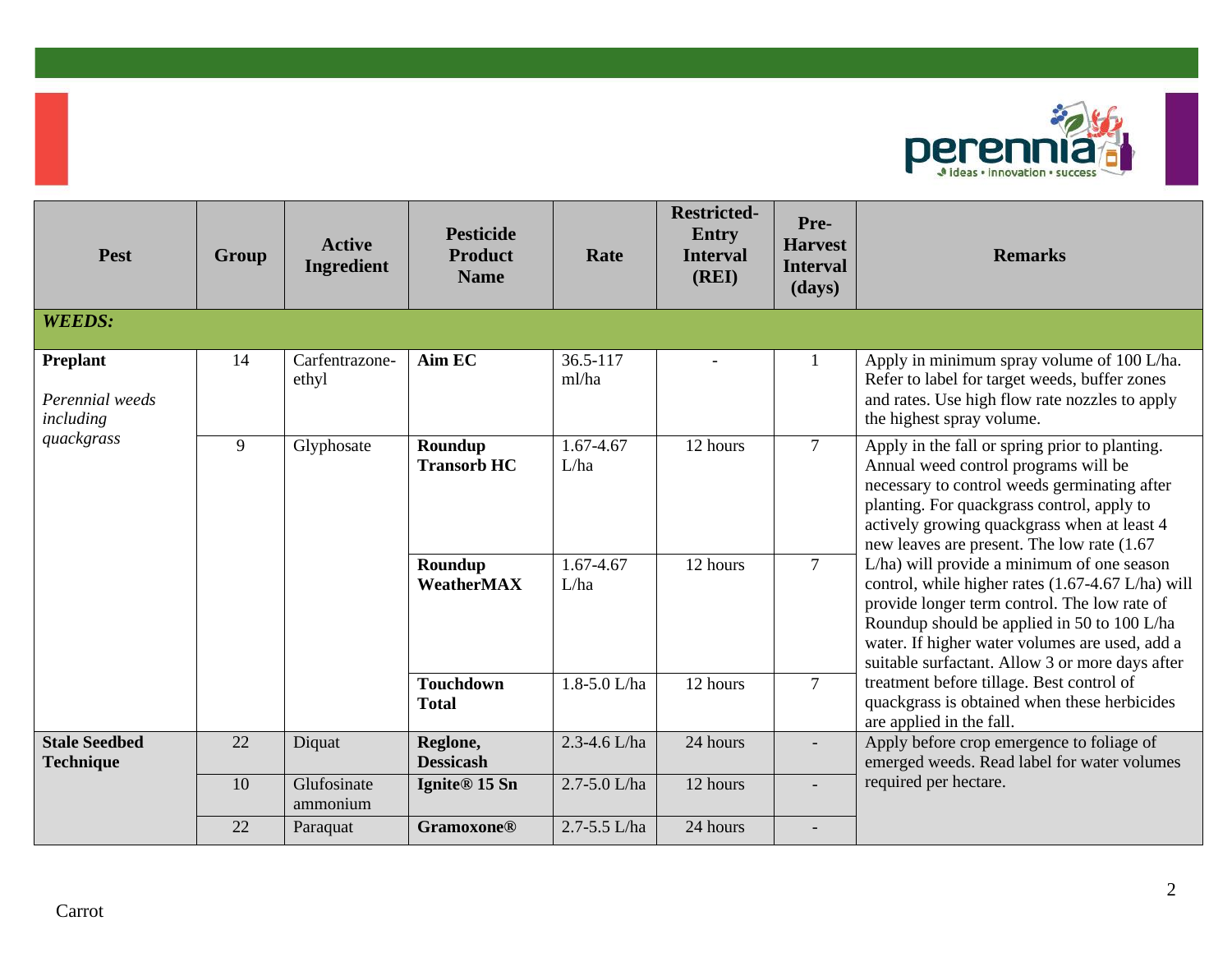

| <b>Stale Seedbed</b><br><b>Technique</b>                                       | 6              | Bromoxynil    | <b>Pardner</b>        | $1.0 - 1.2$ L/ha<br>in 200-300<br>L water/ha                 | 24 hours | 45 | Apply only to carrots grown on muck soils<br>containing greater than 10% organic matter.<br>Apply 3-4 days prior to crop emergence by<br>ground application only. One application per<br>year. Do not irrigate carrots that have received<br>a preemergence application of PARDNER for 2<br>days following application or within 3 days of<br>crop emergence.<br>PARDNER Herbicide is a contact herbicide<br>thus good coverage of the weeds is essential. |
|--------------------------------------------------------------------------------|----------------|---------------|-----------------------|--------------------------------------------------------------|----------|----|------------------------------------------------------------------------------------------------------------------------------------------------------------------------------------------------------------------------------------------------------------------------------------------------------------------------------------------------------------------------------------------------------------------------------------------------------------|
| <b>Preplant</b><br>Incorporated                                                | $\overline{3}$ | Trifluralin   | Bonanza 480           | 1.7-2.3 L/ha                                                 | 12 hours |    | Lightly incorporate, 8 to 10 cm depth within 8<br>to 24 hours of application or up to 3 weeks                                                                                                                                                                                                                                                                                                                                                              |
| <b>Treatments</b><br>Germinating annual<br>grasses and some<br>broadleaf weeds |                |               | <b>Treflan EC</b>     | 1.7-2.3 L/ha                                                 | 12 hours |    | before planting (Treflan), following label<br>instructions. Ragweed and mustards are not<br>controlled. Some crop rotation restrictions<br>exist. Mineral soils only. Use in conjunction<br>with a post emergence herbicide.                                                                                                                                                                                                                               |
| Preemergence                                                                   | $\overline{7}$ | Linuron       | <b>Afolan F</b>       | 1.4-2.7 L/ha                                                 |          |    | Apply as a band or broad cast application after                                                                                                                                                                                                                                                                                                                                                                                                            |
| <b>Treatments</b><br><b>Annual Weeds</b>                                       |                |               | <b>Lorox DF</b>       | $1.1 - 3.25$<br>Kg/ha                                        |          |    | planting. Rain or irrigation is needed for good<br>control. Additional postemergence treatments<br>may be required. Should be applied soon after<br>seeding. Use lower rate on sandy soils. Carrots<br>are sensitive at time of emergence and heavy<br>rains or irrigation following treatment may<br>result in injury.                                                                                                                                    |
|                                                                                | 5              | Prometryn     | <b>Gesagard 480SC</b> | 3.75-4.58<br>L/ha                                            | 12 hours | 85 | Should be applied soon after planting. Do not<br>use at or near time of emergence. Use low rate<br>in sandy soils.                                                                                                                                                                                                                                                                                                                                         |
|                                                                                | $\overline{3}$ | Pendimethalin | Prowl $H_2O$          | $3.7$ L/ha<br>(mineral<br>soil)<br>$6.6$ L/ha<br>(muck soil) | 24 hours | 90 | Apply within 2 days after planting and prior to<br>the emergence of the crop and weeds. One<br>application per year. Prowl H <sub>2</sub> O will not<br>control emerged weeds. Most effective when<br>adequate rainfall or overhead irrigation is<br>received within seven (7) days after application.                                                                                                                                                     |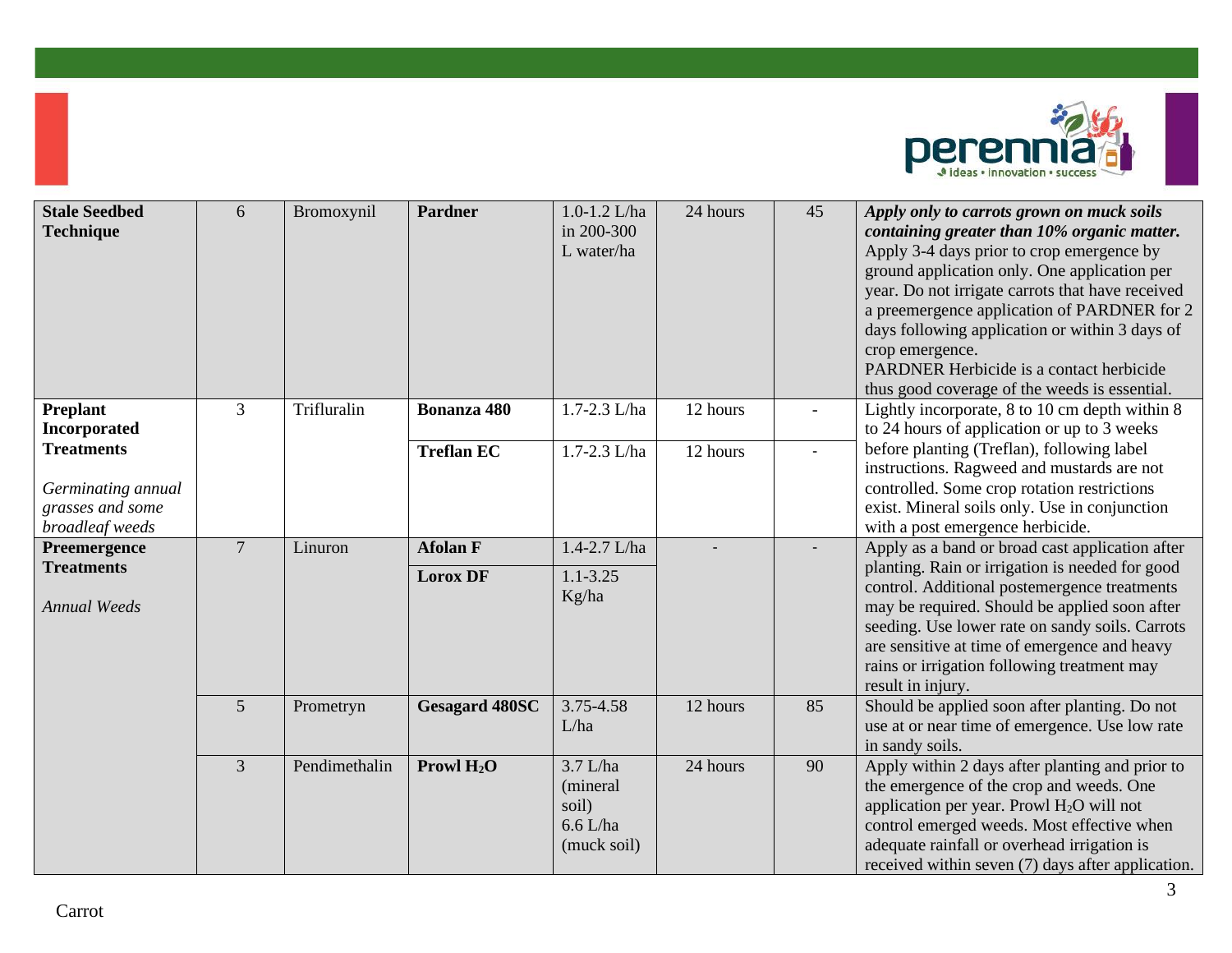

| Preemergence<br><b>Treatments</b><br><b>Annual Weeds</b>                                 |    |                 |                                                                                                        |                                                                                |           |    | Use a minimum of 200 L water per hectare. Do<br>not apply in liquid fertilizers. Do not apply as a<br>broadcast spray over top of carrots or crop<br>injury may result.<br>Do not apply to carrots grown for seed<br>production.                                                                                                                                                                                                                                                |
|------------------------------------------------------------------------------------------|----|-----------------|--------------------------------------------------------------------------------------------------------|--------------------------------------------------------------------------------|-----------|----|---------------------------------------------------------------------------------------------------------------------------------------------------------------------------------------------------------------------------------------------------------------------------------------------------------------------------------------------------------------------------------------------------------------------------------------------------------------------------------|
|                                                                                          | 26 | Pelargonic acid | <b>Beloukha</b><br><b>NEW 2021</b>                                                                     | $12 - 20$<br>L/ha                                                              | Until dry |    | Use the minimum effective rate for weed<br>control. For harder-to-control weeds, higher<br>rates or repeat applications may be required.<br>During seedbed preparation, apply either before<br>or after seeding but at least 3 days prior to crop<br>emergence.                                                                                                                                                                                                                 |
| Pre-emergent<br>(after planting,<br>prior to carrot and<br>weed emergence)               | 15 | S-metolachlor   | <b>Dual II Magnum</b><br>Komodo                                                                        | $1.2 - 1.5$ L/ha                                                               | 12 hours  | 30 | Make only one application per year. Apply in<br>150 - 300L water/ha. Reduced levels of weed<br>control may be observed when weed densities<br>are high. Also controls nightshades. Apply<br>when crop is 3-5 leaf stage and weeds are prior<br>to 2-leaf. Control of American nightshade, fall<br>panicum, eastern black nightshade, foxtail<br>(green, yellow, giant), crabgrass (smooth,<br>hairy), old witchgrass, and barnyard grass and<br>suppression of redroot pigweed. |
| Preemergence<br>followed by<br>Postemergence<br>Germinating annuals<br>and emerged weeds | 7  | Linuron         | <b>Afolan F</b><br>followed by<br><b>Afolan F</b><br><b>Lorox DF</b><br>followed by<br><b>Lorox DF</b> | 1.4-2.0 L/ha<br>2.0-2.7 L/ha<br>$1.1 - 2.25$<br>Kg/ha<br>$2.25 - 4.5$<br>Kg/ha |           |    | These treatments must be at least 2 weeks apart.<br>See pre-emergence and post emergence<br>remarks above. If unusually heavy rains<br>follow either application, sever injury may<br>result.                                                                                                                                                                                                                                                                                   |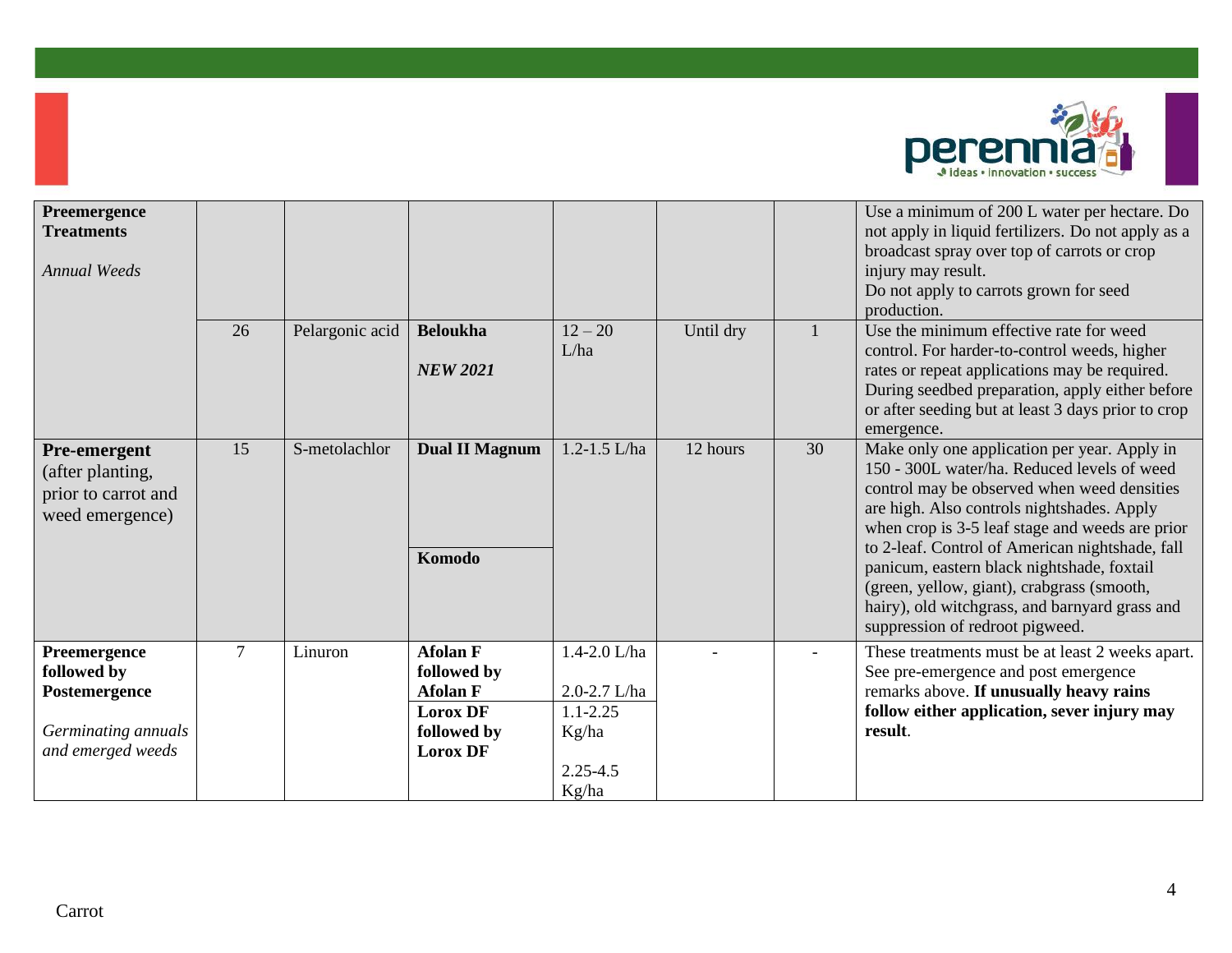

| Preemergence<br>followed by<br>Postemergence<br>Germinating annuals<br>and emerged weeds | 5<br>$7\phantom{.0}$ | Prometryn<br>followed by<br>Linuron | <b>Gesagard 480SC</b><br>followed by:<br>Lorox DF or/<br><b>Afolan F</b> | 3.75-4.58<br>L/ha<br>$1.1 - 3.25$<br>Kg/ha<br>1.3-2.3 L/ha |          |    | On organic soils, a combination procedure<br>which has been successful is to use the pre-<br>emergence prometryn treatment followed by a<br>post emergence linuron treatment as required.                                                                                                                                                                                                                                                                                       |
|------------------------------------------------------------------------------------------|----------------------|-------------------------------------|--------------------------------------------------------------------------|------------------------------------------------------------|----------|----|---------------------------------------------------------------------------------------------------------------------------------------------------------------------------------------------------------------------------------------------------------------------------------------------------------------------------------------------------------------------------------------------------------------------------------------------------------------------------------|
| Postemergence<br><b>Treatments</b><br>Annual broadleaf<br>weeds<br>Annual grasses        |                      | Fenoxaprop-p-<br>ethyl              | <b>Excel Super</b>                                                       | $0.67$ L/ha                                                | 12 hours | 38 | Apply when annual grasses are actively<br>growing in the 1 to 6 leaf stage.                                                                                                                                                                                                                                                                                                                                                                                                     |
|                                                                                          | $7\phantom{.0}$      | Linuron                             | <b>Afolan F</b>                                                          | 2.0-5.0 L/ha                                               |          |    | Apply after carrots are 8 to 15 cm high.<br>Temporary yellowing of carrot leaves may                                                                                                                                                                                                                                                                                                                                                                                            |
|                                                                                          |                      |                                     | <b>Lorox DF</b>                                                          | $2.25 - 4.5$<br>Kg/ha                                      |          |    | occur.                                                                                                                                                                                                                                                                                                                                                                                                                                                                          |
|                                                                                          | 15                   | S-metolachlor                       | <b>Dual II Magnum</b><br>or Komodo                                       | $1.2 - 1.5$ L/ha                                           | 12 hours | 30 | Make only one application per year. Apply in<br>150 - 300L water/ha. Reduced levels of weed<br>control may be observed when weed densities<br>are high. Also controls nightshades. Apply<br>when crop is 3-5 leaf stage and weeds are prior<br>to 2-leaf. Control of American nightshade, fall<br>panicum, eastern black nightshade, foxtail<br>(green, yellow, giant), crabgrass (smooth,<br>hairy), old witchgrass, and barnyard grass and<br>suppression of redroot pigweed. |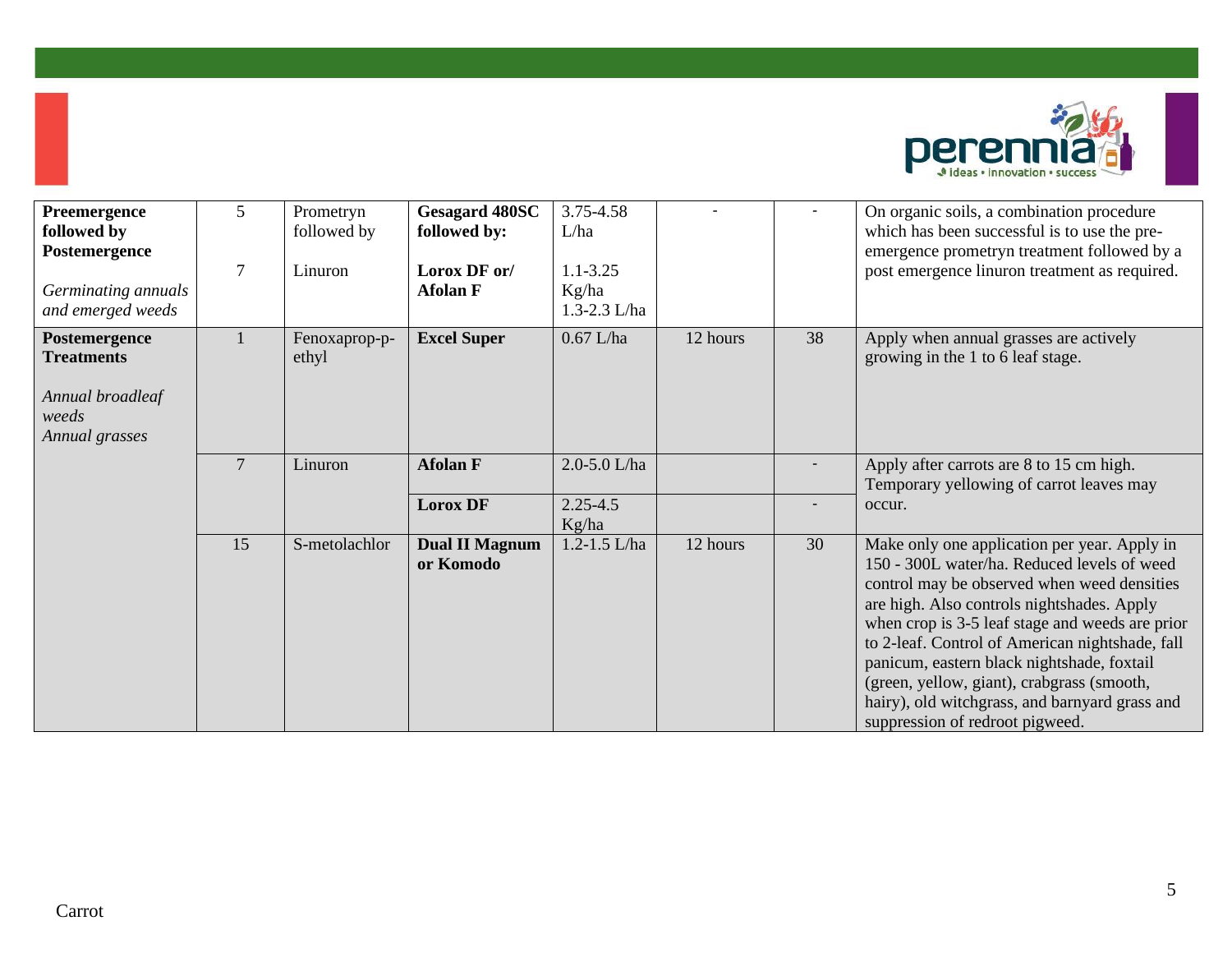

| Annual weeds                                          | $5\overline{)}$ | Metribuzin | <b>Sencor 75 DF</b> |          | 12 hours |         |                                                                                                                                                                                                                                                                                                                                                                                                                                                                                                                                                                                                                                                                                                                                                                                                                             |
|-------------------------------------------------------|-----------------|------------|---------------------|----------|----------|---------|-----------------------------------------------------------------------------------------------------------------------------------------------------------------------------------------------------------------------------------------------------------------------------------------------------------------------------------------------------------------------------------------------------------------------------------------------------------------------------------------------------------------------------------------------------------------------------------------------------------------------------------------------------------------------------------------------------------------------------------------------------------------------------------------------------------------------------|
| including Scentless<br>chamomile                      |                 |            |                     | 375 g/ha |          | 60 days | To be used only on processing carrots<br>previously treated with preemergent application<br>of linuron Herbicide (1100 g ai/ha; please refer<br>to respective product labels).<br>Apply when the fourth leaf is partially<br>expanded on most carrot plants, followed by a<br>second application, if necessary, when the fifth<br>leaf is partially expanded (about 6 days after<br>first application).<br>Carrot varieties differ in their tolerance to<br>SENCOR 75 DF Herbicide: growers should<br>limit first use to a limited area of each cultivar<br>before adoption as a field practice.<br>It may be necessary to delay harvest of more<br>sensitive cultivars treated with SENCOR 75<br>DF. Do not apply on coarse soils with less than<br>2% organic matter. Avoid application when<br>carrots are under stress. |
| Annual broadleaf<br>weeds less than 4 cm<br>in height |                 |            |                     | 190 g/ha |          |         | EARLY POSTEMERGENCE APPLICATION:<br>Do not tank-mix with liquid fertilizers, oils, oil<br>concentrates, or surfactants when applying<br>postemergence because severe crop injury may<br>occur. Do not harvest within 60 days of post-<br>emergence application unless otherwise<br>indicated. Thorough spray coverage on weed<br>foliage is essential for adequate control with<br>post-emergent applications. To improve<br>coverage the spay boom may be rotated<br>forward by 45°. SENCOR 75 DF Herbicide<br>may be applied when crop is wet with dew but<br>weed control may be reduced if there is rainfall<br>within 6 hours after application.                                                                                                                                                                       |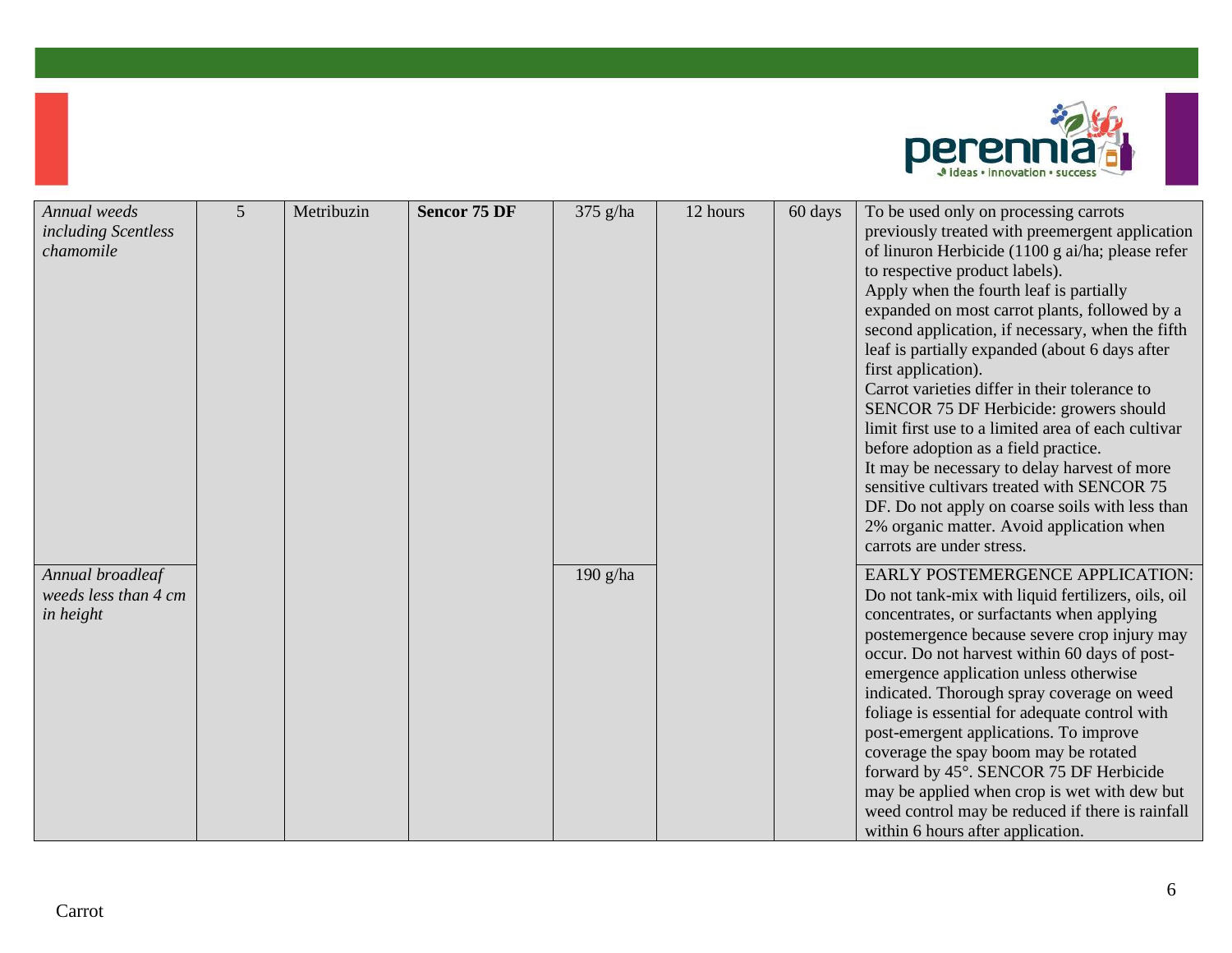

| Quackgrass and<br>annual grasses |    | Fluazifop-p-<br>butyl | <b>Venture L</b>                            | $0.60 - 2.0$<br>L/ha                                                                              | 12 hours  | 50 | Apply when crop is 10 cm in height or less.<br>Use the high rate for quackgrass control. Do not<br>tank mix with other herbicides.                                                                                                                                                                                                                                                                                                                                                                                                                                                                                                                                                                                                                                                                            |
|----------------------------------|----|-----------------------|---------------------------------------------|---------------------------------------------------------------------------------------------------|-----------|----|---------------------------------------------------------------------------------------------------------------------------------------------------------------------------------------------------------------------------------------------------------------------------------------------------------------------------------------------------------------------------------------------------------------------------------------------------------------------------------------------------------------------------------------------------------------------------------------------------------------------------------------------------------------------------------------------------------------------------------------------------------------------------------------------------------------|
|                                  |    | Clethodim             | <b>Centurion</b><br>$+ Amigo$<br>(adjuvant) | $0.125 - 0.19$<br>L/ha<br>Quackgrass:<br>$0.38$ L/ha<br>$0.5\%$ v/v<br>Quackgrass:<br>$1.0\%$ v/v | 12 hours  | 30 | To be used only with the adjuvant AMIGO.<br>Annual grasses: Apply Centurion when the<br>annual grasses and volunteer cereals are in the<br>2 to 6 leaf stage. Most effective control is<br>achieved when application is made prior to<br>tillering when grasses are small and actively<br>growing.<br>Quackgrass: Apply Centurion when the<br>quackgrass is in the 2 to 6 leaf stage and 6 to 15<br>cm in height. Most effective results are<br>achieved when application is made at the 3 to 5<br>leaf stage, when the canopy is uniform and<br>actively growing.<br>Apply a maximum of two applications per year.<br>If repeat application is required, allow at least<br>14 days between first and second application.<br>* Refer to section "MINOR USES" in the label<br>for additional use instructions. |
| Inter-row shielded               | 26 | Pelargonic acid       | <b>Beloukha</b><br><b>NEW 2021</b>          | $12 - 20$<br>L/ha                                                                                 | Until dry |    | Use the minimum effective rate for weed<br>control. For harder-to-control weeds, higher<br>rates or repeat applications may be required.<br>Use shielded / directed spray to avoid spraying<br>desired vegetation                                                                                                                                                                                                                                                                                                                                                                                                                                                                                                                                                                                             |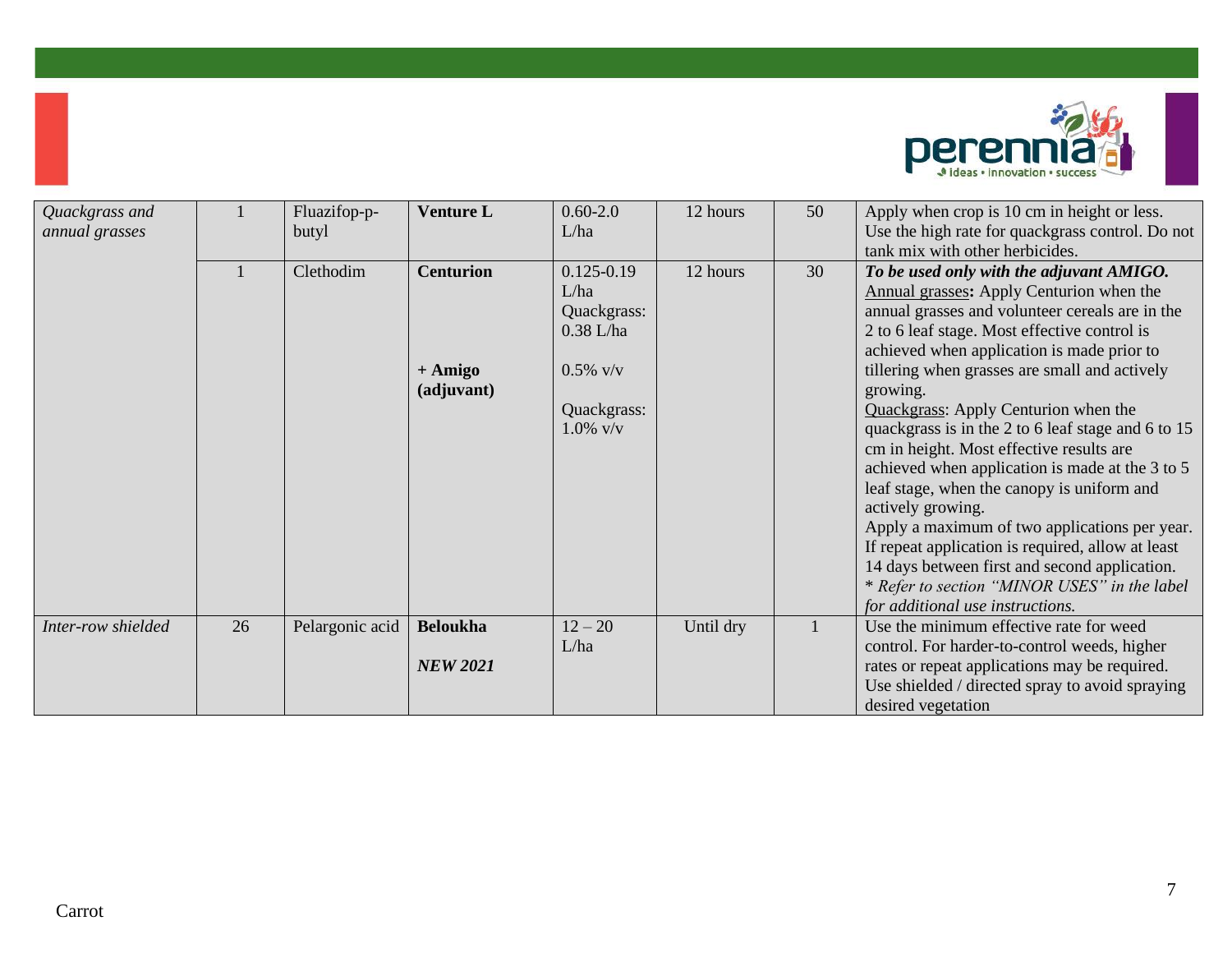

| <b>Pest</b>             | Group          | <b>Active</b><br>Ingredient | <b>Pesticide</b><br><b>Product</b><br><b>Name</b>   | Rate                | <b>Restricted</b><br>-Entry<br><b>Interval</b><br>(REI) | Pre-<br><b>Harvest</b><br><b>Interval</b><br>(days) | <b>Remarks</b>                                                                                                                                                                                                                                                                               |
|-------------------------|----------------|-----------------------------|-----------------------------------------------------|---------------------|---------------------------------------------------------|-----------------------------------------------------|----------------------------------------------------------------------------------------------------------------------------------------------------------------------------------------------------------------------------------------------------------------------------------------------|
| <b>INSECTS:</b>         |                |                             |                                                     |                     |                                                         |                                                     |                                                                                                                                                                                                                                                                                              |
| <b>Aphids</b>           | 29             | Flonicamid                  | <b>Beleaf 50SG</b>                                  | $0.12 - 0.16$ kg/ha | 12 hours                                                | 3                                                   | Thorough spray coverage of plant foliage is<br>essential. Minimum of 94 L water/ha. Maximum 3<br>applications per season, allow 7 days between<br>applications. Avoid overnight storage of spray<br>mixtures, do not use liquid fertilizer as a<br>carrier; do not use adjuvants.            |
|                         | $\overline{4}$ | Thiamethoxa<br>m            | Actara 25 WG                                        | $105$ g/ha          | 12 hours                                                | $\overline{7}$                                      | Apply before pests reach damaging levels. Scout<br>fields and treat again if populations rebuild to<br>potentially damaging levels. Max of 2 app/season.<br>Application interval: 7 days. Apply in sufficient<br>water volume to ensure adequate coverage. Do not<br>use less than 100 L/ha. |
|                         | 4C             | Sulfoxaflor                 | <b>Closer SC</b>                                    | 50-150 ml/ha        | 12 hours                                                | $\overline{7}$                                      | Maximum 2 applications/growing season. Do not<br>apply during crop flowering period or when<br>flowering weeds are present in treatment area.<br>Minimum treatment interval $= 7$ days. Minimum<br>100 L/ha spray volume for ground application.                                             |
|                         | 4D             | Flupyradifuro<br>ne         | <b>BYI 02960</b><br><b>200SL</b><br><b>NEW 2021</b> | $500 - 750$ mL/ha   | 12 hours                                                | $\overline{7}$                                      | Tops or greens from these crops may not be fed to<br>livestock as feed or used for human consumption.<br>Minimum interval between applications: 10 days.<br>Minimum application volume: 100 L/ha.<br>Maximum BYI 02960 200SL Insecticide allowed<br>per crop season: 2000 mL/ha.             |
| <b>Aster Leafhopper</b> | 1A             | Carbaryl                    | <b>Sevin XLR</b>                                    | 1.25-2.5 L/ha       | 12 hours                                                | 1                                                   | Apply when leafhoppers first appear and repeat<br>when the Action Threshold is reached. Otherwise,<br>apply at $7-10$ -day intervals until the end of Aug.                                                                                                                                   |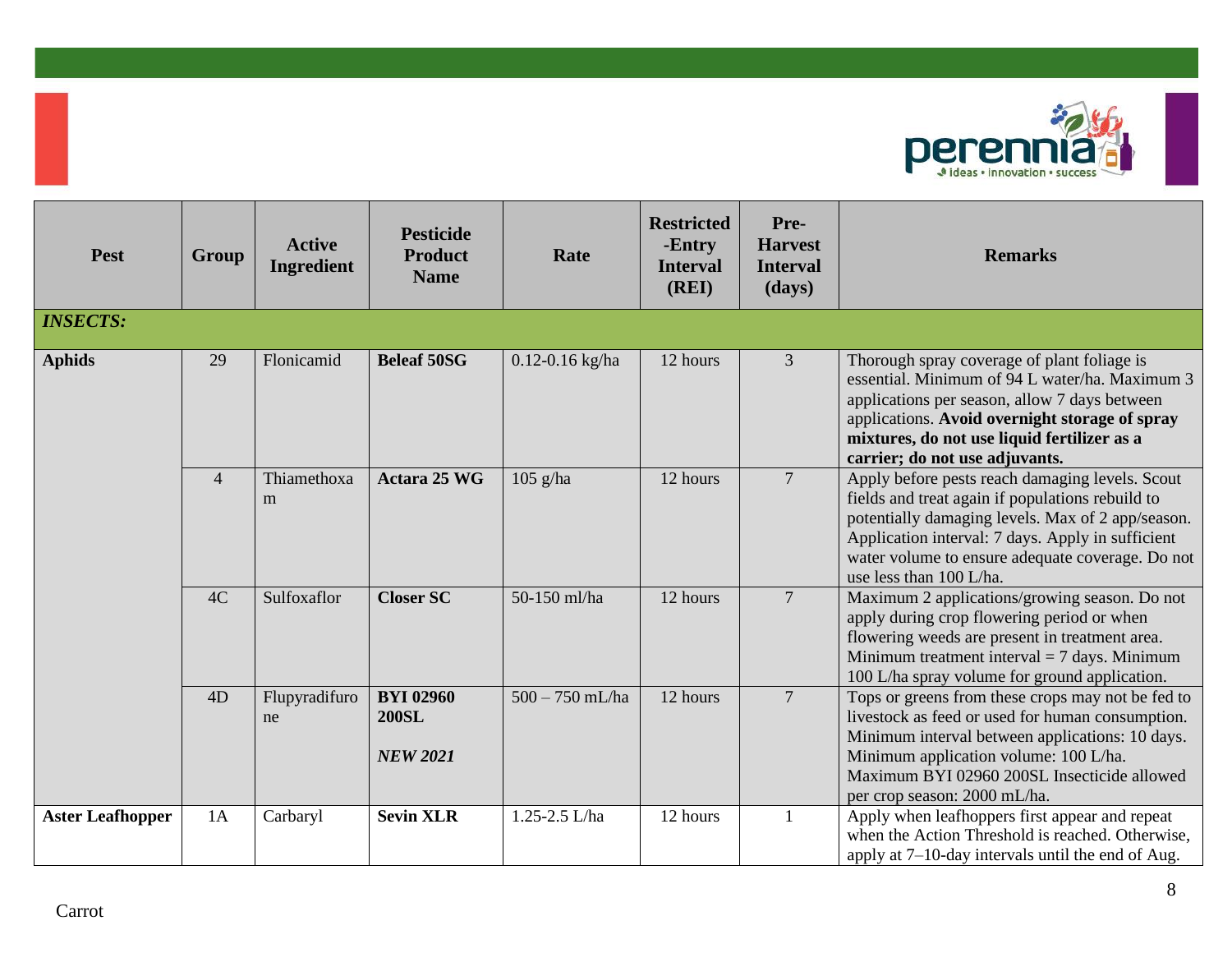

| <b>Aster Leafhopper</b>           |                |                        |                                                                                        |                                                                  |          |                      | or 20 days before harvest for early carrots. Action<br>Threshold: 5 leafhopper adults/25 sweeps.                                                                                                                                                                                                                                        |
|-----------------------------------|----------------|------------------------|----------------------------------------------------------------------------------------|------------------------------------------------------------------|----------|----------------------|-----------------------------------------------------------------------------------------------------------------------------------------------------------------------------------------------------------------------------------------------------------------------------------------------------------------------------------------|
|                                   |                | Kaolin                 | <b>Surround WP</b>                                                                     | 12.5-25 kg/ha                                                    |          | $\overline{0}$       | This is an OMRI listed control product and is<br>suitable for organic production. Apply in 500 L<br>of water. Apply at 7–14-day intervals once initial<br>infestation is detected. Use high rate for early<br>applications. Do not exceed 25 kg/ha per<br>application.                                                                  |
|                                   | $\overline{4}$ | Thiamethoxa<br>m       | Actara 25 WG                                                                           | $105$ g/ha                                                       | 12 hours | $\overline{7}$       | Apply before pests reach damaging levels. Scout<br>fields and treat again if populations rebuild to<br>potentially damaging levels. Max of 2 app/season.<br>Application interval: 7 days. Apply in sufficient<br>water volume to ensure adequate coverage. Do not<br>use less than 100 L/ha.                                            |
|                                   | 4D             | Flupyradifuro<br>ne    | <b>BYI 02960</b><br><b>200SL</b><br><b>NEW 2021</b>                                    | $500 - 750$ mL/ha                                                | 12 hours | $\overline{7}$       | Tops or greens from these crops may not be fed to<br>livestock as feed or used for human consumption.<br>Minimum interval between applications: 10 days.<br>Minimum application volume: 100 L/ha.<br>Maximum BYI 02960 200SL Insecticide allowed<br>per crop season: 2000 mL/ha.                                                        |
| <b>Carrot Rust Fly</b><br>(Adult) | $\overline{3}$ | Cypermethrin           | <b>Mako</b><br>UP-Cyde 2.5<br>EC                                                       | 175 ml/ha in 550<br>L of water<br>280 ml/ha in 550<br>L of water | 12 hours | 35                   | Do not apply more than three times per season.<br><b>Action Threshold: for fresh market carrots 0.1</b><br>flies/trap/day. For processing carrots, 0.2<br>flies/tray/day.                                                                                                                                                               |
|                                   | 3              | Lambda-<br>cyhalothrin | <b>Matador 120</b><br><b>EC</b><br>Labamba<br><b>Warrior</b><br><b>Silencer 120 EC</b> | $83$ ml/ha                                                       | 24 hours | 14<br>$\overline{7}$ | Make first application at the 2-3 leaf stage when<br>insects or damage appear. Timing of applications<br>should be based on the presence of vulnerable pest<br>developmental stages and significant populations<br>as determined by local monitoring. Allow 7 days<br>between applications. Do Not apply more than 3<br>times per year. |
| <b>Carrot Weevil</b>              | 3              | Lambda-<br>cyhalothrin | <b>Matador 120</b><br>EC                                                               | 83 ml/ha                                                         | 24 hours | 14                   | Make first application at the 2-3 leaf stage when<br>insects or damage appear. Timing of applications                                                                                                                                                                                                                                   |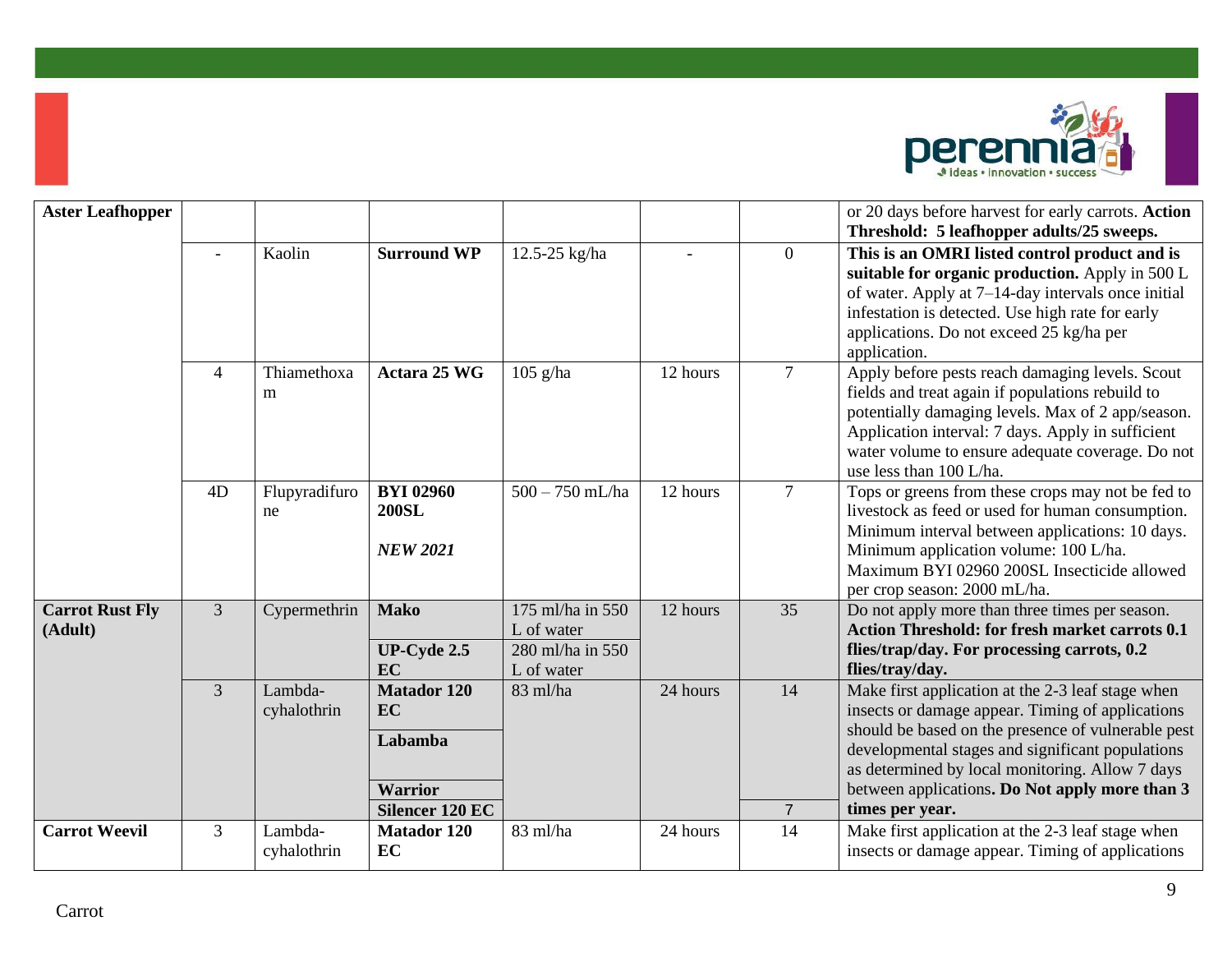

| <b>Carrot Weevil</b>                    |    |                                                        | Labamba<br><b>Warrior</b>              |                                |          |                | should be based on the presence of vulnerable pest<br>developmental stages and significant populations                                                                                                                                                                                                                                                                        |
|-----------------------------------------|----|--------------------------------------------------------|----------------------------------------|--------------------------------|----------|----------------|-------------------------------------------------------------------------------------------------------------------------------------------------------------------------------------------------------------------------------------------------------------------------------------------------------------------------------------------------------------------------------|
|                                         |    |                                                        | <b>Silencer 120 EC</b>                 |                                |          | $\overline{7}$ | as determined by local monitoring. Allow 7 days<br>between applications. Do Not apply more than 3                                                                                                                                                                                                                                                                             |
|                                         |    |                                                        |                                        |                                |          |                | times per year.                                                                                                                                                                                                                                                                                                                                                               |
|                                         | 1B | Phosmet                                                | Imidan 50 WP<br><b>Instapak</b>        | $2.25$ Kg/ha                   | 5 days   | 40             | Do not apply more than twice/year. Consult<br>acceptable residue limits for use on carrots that<br>will be shipped to the USA either as fresh or<br>processed. Action Threshold: 1.5 - 5.0<br>weevils/trap, (cumulative value) spray at two<br>leaf stage.                                                                                                                    |
|                                         | 15 | Novaluron                                              | Rimon 10 EC                            | 410-820 mL/ha                  | 12 hours | $\overline{3}$ | Reduces damage. Apply at the listed rates when<br>insect populations reach locally determined<br>economic thresholds. Use the higher application<br>rate when pest pressure is high. Apply in<br>sufficient water volume to ensure thorough<br>coverage. Recommended water volume is 500<br>litres of water per hectare. Apply at 7-day<br>intervals. Maximum 3 applications. |
|                                         | 28 | Cyantranilipr<br>ole                                   | <b>Exirel</b>                          | 1000-1500 ml/ha                | 12 hours | 1              | Begin applications at the 2-3 leaf stage or when<br>scouting indicates the presence of weevils.<br>Consult local agricultural authorities to determine<br>appropriate threshold levels for carrot weevil in<br>your area. Do not make more than 4 applications<br>per season. Do not apply more than once every 7<br>days.                                                    |
| <b>Cutworms</b> and<br><b>Armyworms</b> | 1B | Chlorpyrifos<br><b>FINAL</b>                           | Lorsban 50 WP<br><b>Pyrinex 480 EC</b> | 2.25-4.5 Kg/ha<br>2.4-4.8 L/ha | 24 hours | 60             | Apply when cutworms are noticed. One<br>application per season.                                                                                                                                                                                                                                                                                                               |
|                                         |    | <b>SALE 2022,</b><br><b>FINAL</b><br><b>USAGE 2023</b> | <b>Warhawk 480</b><br>EC               |                                |          |                | Soil treatment: Apply once per season before<br>planting or transplanting. May also be applied to a<br>15 m strip adjacent to fence rows. Use the low<br>rate except under conditions of low soil moisture.<br>Use the high rate if the top 1 cm of soil is dry.                                                                                                              |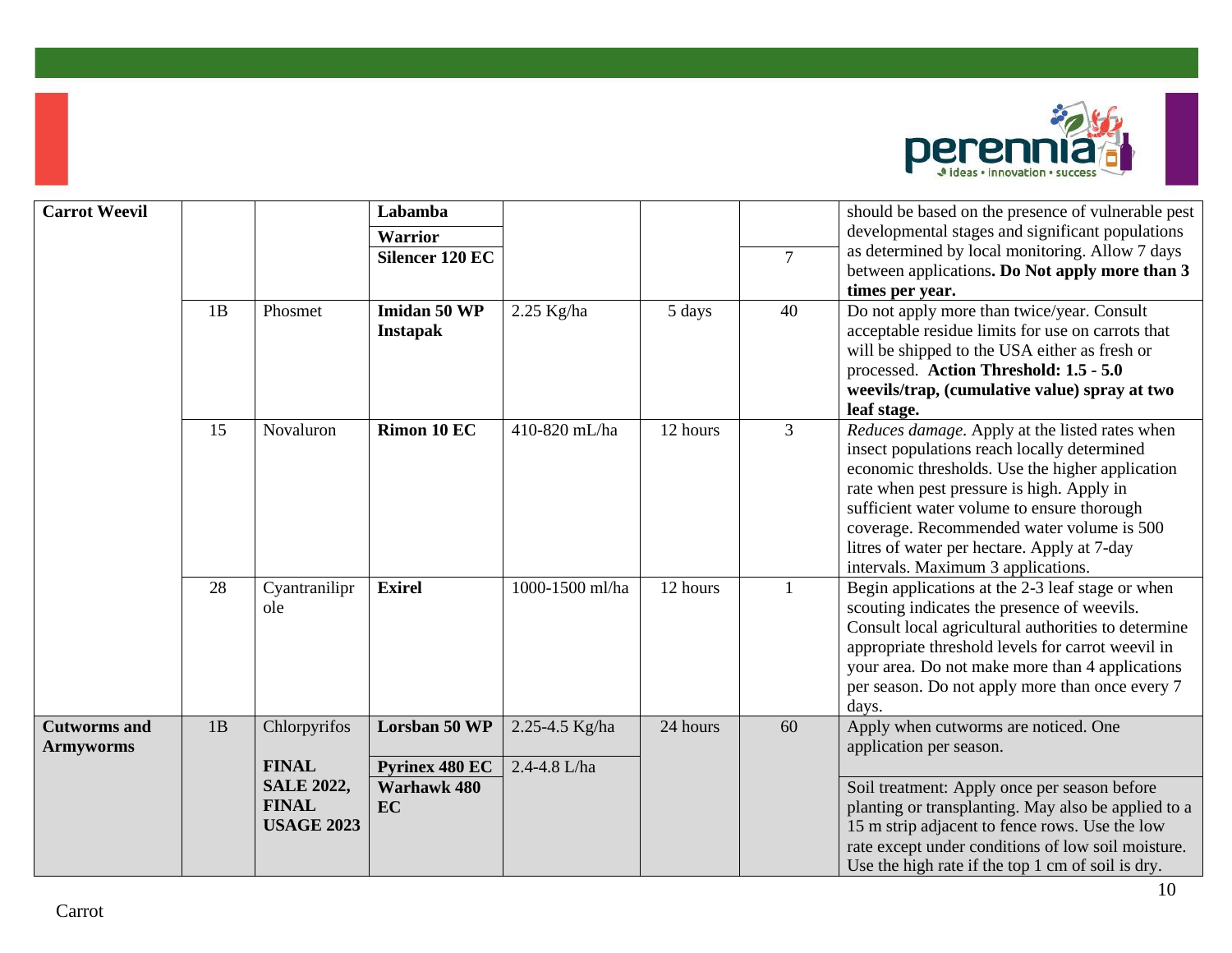

| <b>Cutworms and</b><br><b>Armyworms</b>                                                                       |                 |              |                          |                |          |                | When preplant soil applications are being made to<br>muck soil, do not incorporate. Incorporation on<br>mineral soils should be no deeper than 5 cm.<br>Seedling treatment: Apply as a broadcast spray at<br>the 2- to 5-leaf stage. Use the low rate except                                                                                                                                   |
|---------------------------------------------------------------------------------------------------------------|-----------------|--------------|--------------------------|----------------|----------|----------------|------------------------------------------------------------------------------------------------------------------------------------------------------------------------------------------------------------------------------------------------------------------------------------------------------------------------------------------------------------------------------------------------|
|                                                                                                               |                 |              |                          |                |          |                | under conditions of low soil moisture. Use the<br>high rate if the top 1 cm of soil is dry.                                                                                                                                                                                                                                                                                                    |
|                                                                                                               | $\overline{3}$  | Cypermethrin | <b>Ripcord 400</b><br>EC | $175$ ml/ha    | 12 hours | 21             | Do not apply more than three times per season.                                                                                                                                                                                                                                                                                                                                                 |
|                                                                                                               |                 |              | $Up-Cyde 2.5$<br>EC      | 285 ml/ha      |          | 35             |                                                                                                                                                                                                                                                                                                                                                                                                |
|                                                                                                               | $\overline{3}$  | Permethrin   | Pounce 384 EC            | 180-390 ml/ha  | 12 hours |                | Apply up to 5 leaves. Applications should be<br>made under warm, moist conditions in the evening<br>or at night when cutworm activity is highest. Will<br>only control surface feeding and climbing stages.                                                                                                                                                                                    |
| <b>Diamondback</b><br><b>Moth, Cabbage</b><br>Looper,<br><b>Imported</b><br>Cabbageworm<br><b>Flea</b> beetle | $5\overline{)}$ | Spinetoram   | Delegate WG              | 140-200 g/ha   | 12 hours | $\overline{3}$ | Time application with peak egg hatch or small<br>larvae. Repeat applications based on population<br>monitoring. Use higher rate for higher infestations<br>or advanced growth stages. Maximum of 3<br>applications per year with a minimum re-<br>treatment interval of 5 days.<br>*For the suppression of flea beetles apply 200<br>grams of product per hectare. Apply when pests<br>appear. |
|                                                                                                               | 1A              | Carbaryl     | <b>Sevin XLR</b>         | 1.25-5.25 L/ha | 12 hours |                | Apply when insects or damage appear.                                                                                                                                                                                                                                                                                                                                                           |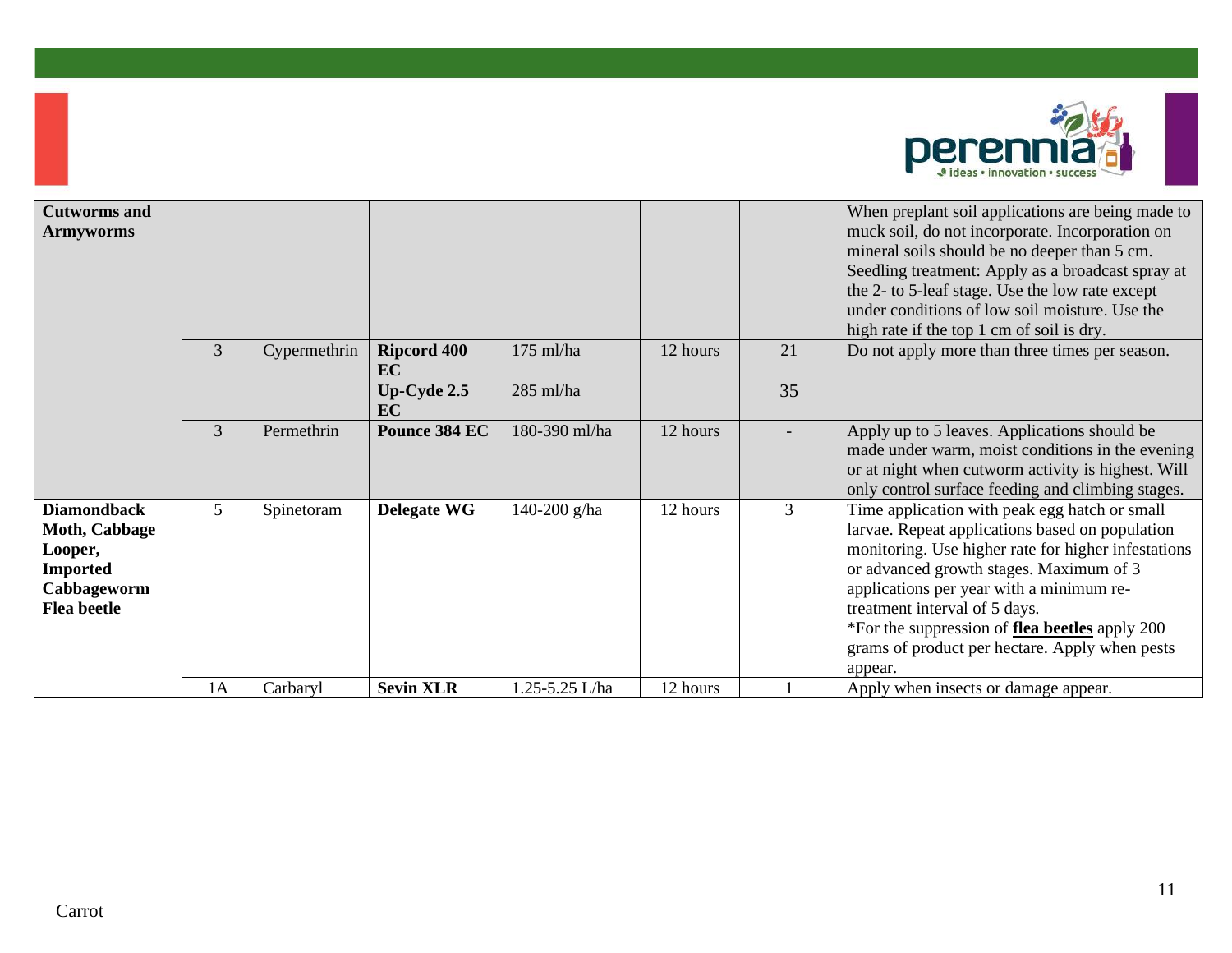

| <b>Pest</b>                                                   | Group          | <b>Active</b><br><b>Ingredient</b>           | <b>Pesticide</b><br><b>Product</b><br><b>Name</b> | Rate                                                                                                | <b>Restricted</b><br>-Entry<br><b>Interval</b><br>(REI) | Pre-<br><b>Harvest</b><br><b>Interval</b><br>(days) | <b>Remarks</b>                                                                                                                                                                                                                                                                                                                                                                                                           |
|---------------------------------------------------------------|----------------|----------------------------------------------|---------------------------------------------------|-----------------------------------------------------------------------------------------------------|---------------------------------------------------------|-----------------------------------------------------|--------------------------------------------------------------------------------------------------------------------------------------------------------------------------------------------------------------------------------------------------------------------------------------------------------------------------------------------------------------------------------------------------------------------------|
| <b>DISEASES:</b>                                              |                |                                              |                                                   |                                                                                                     |                                                         |                                                     |                                                                                                                                                                                                                                                                                                                                                                                                                          |
| <b>Cavity Spot</b>                                            | $\overline{4}$ | Metalaxyl-M<br>and S-isomer                  | <b>Ridomil</b><br>Gold 1G                         | 25 Kg/ha                                                                                            | 12 hours                                                |                                                     | Apply in the seed furrow at the time of planting.<br>Make only one application per year. Refer to the<br>label for further information.                                                                                                                                                                                                                                                                                  |
|                                                               | 11             | Fenamidone                                   | <b>Reason</b><br><b>500SC</b>                     | 600 ml/ha                                                                                           | 48 hours                                                | 14                                                  | Make the first application within 7 days after<br>planting. Apply in spray volume of 300-750 L/ha<br>and direct spray to the base of the plant. Repeat<br>applications should be at 7-day intervals. Max 2<br>applications per season.                                                                                                                                                                                   |
|                                                               | <b>BM02</b>    | Trichoderma<br>harzianum Rifai<br>strain T22 | <b>Trianum P</b>                                  | In furrows: 1.5<br>kg/ha in 50-200 L<br>of water<br>In beds: $2.5$ kg/ha<br>in 50-200 L of<br>water |                                                         |                                                     | Biological fungicide. Suppression only.<br>Cavity spot (Pythium violae). Starting drench<br>application immediately after sowing seeds or<br>transplanting, repeat every 10 weeks.                                                                                                                                                                                                                                       |
|                                                               | <b>BM02</b>    | Trichoderma<br>harzianum Rifai<br>strain T22 | <b>Trianum G</b>                                  | In furrow: 15<br>kg/ha<br>In beds: $25 \text{ kg/ha}$                                               |                                                         |                                                     | Biological fungicide. Suppression only. Use a<br>suitable granular applicator.                                                                                                                                                                                                                                                                                                                                           |
| <b>Cavity Spot, Root</b><br>Dieback/Forking<br>(Pythium spp.) | 21             | Cyazofamid                                   | <b>Torrent</b><br><b>400SC</b>                    | $0.44$ L/ha                                                                                         | 12 hours                                                | 30                                                  | Suppression only. Maximum of one application<br>per season. Apply as either a post-plant, pre-<br>emergent application within 3 days after planting<br>or as a soil-directed spray 14 days after planting.<br>Either application should be incorporated into the<br>soil with 1.25-2.5 cm of water. See label for<br>banding instructions. Do not apply in dead calm or<br>when winds are gusty. Do not apply with spray |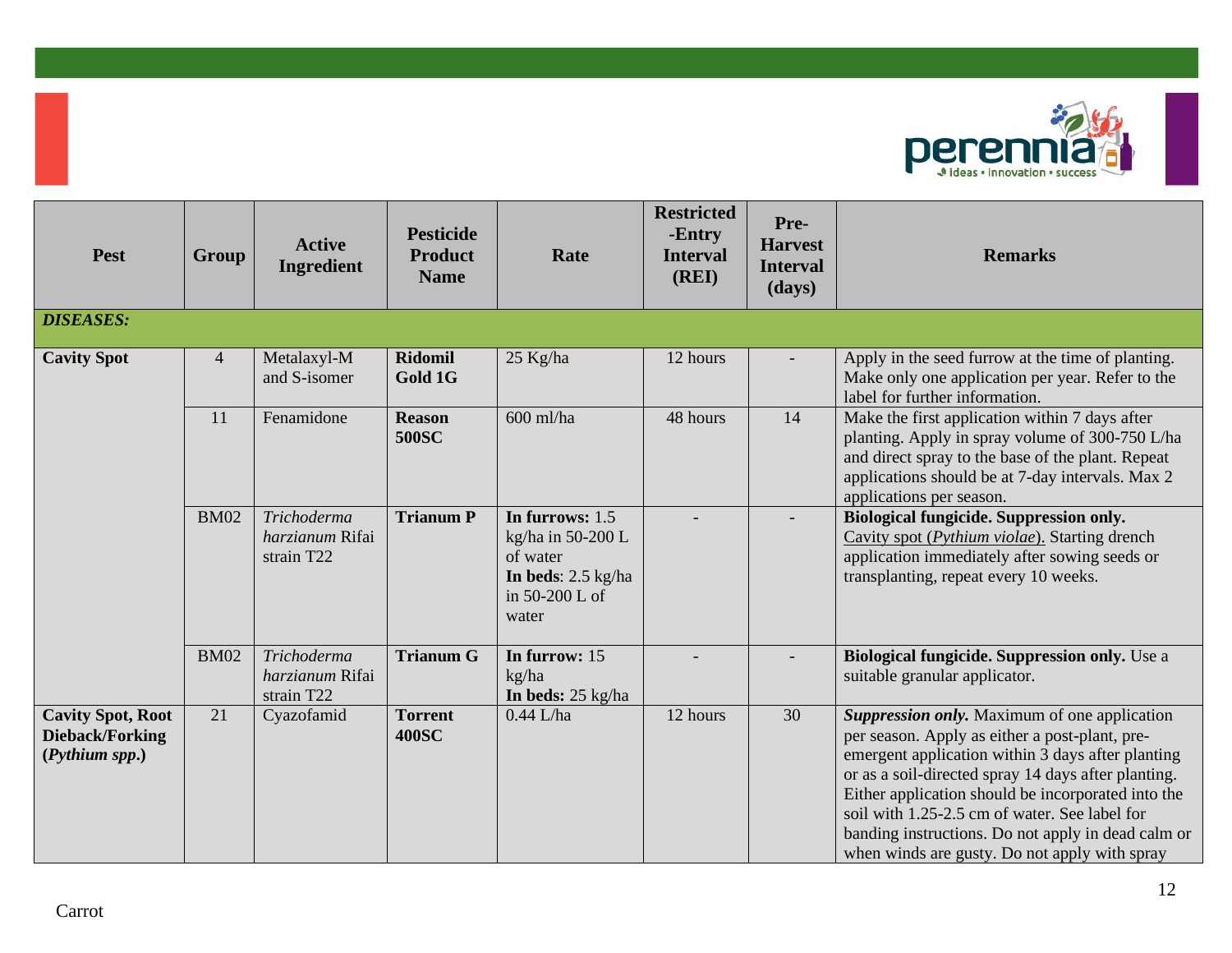

| <b>Cavity Spot, Root</b><br>Dieback/Forking<br>(Pythium spp.) |                |                                  |                                                     |              |                                             |                  | droplets smaller than the ASAE medium<br>classification.                                                                                                                                                                                                                                                |
|---------------------------------------------------------------|----------------|----------------------------------|-----------------------------------------------------|--------------|---------------------------------------------|------------------|---------------------------------------------------------------------------------------------------------------------------------------------------------------------------------------------------------------------------------------------------------------------------------------------------------|
| <b>Aster Yellows</b><br><b>Disease</b>                        |                |                                  |                                                     |              |                                             |                  | * See Aster Leafhopper in insect section.                                                                                                                                                                                                                                                               |
| <b>Leaf Spots and</b><br>Cercospora                           | 7 & 11         | Pyraclostrobin +<br>Fluxapyroxad | <b>Merivon</b><br><b>NEW 2021</b>                   | $0.3$ L/ha   | 12 hours                                    | $\overline{7}$   | Begin applications prior to onset of disease<br>development. Apply subsequent applications if<br>disease persists or weather conditions are<br>favourable for disease development.                                                                                                                      |
|                                                               | 11             | Pyraclostrobin                   | <b>Cabrio EG</b>                                    | 560-840 g/ha | 12 hours                                    | $\mathfrak{Z}$   | Begin applications prior to disease development at<br>7-14-day intervals. Maximum of 2 sequential<br>applications. Maximum total of 3 Cabrio and 5<br>Cantus applications per season. *See label for<br>control of Alternaria.                                                                          |
|                                                               | M <sub>5</sub> | Chlorothalonil                   | <b>Bravo ZN</b>                                     | 2.4-3.2 L/ha | 12 hours<br>22 days<br>(hand<br>harvesting) | $\overline{2}$   | Apply at 7-to-10-day intervals beginning when<br>disease is observed. Do not grow carrots<br>successively in the same field.                                                                                                                                                                            |
|                                                               |                |                                  | <b>Echo 720</b>                                     | 1.7-2.2 L/ha | 48 hours                                    |                  |                                                                                                                                                                                                                                                                                                         |
|                                                               | M <sub>3</sub> | Mancozeb                         | <b>Dithane DG</b><br><b>Rainshield</b><br><b>NT</b> | $2.25$ Kg/ha | 24 hours                                    | $\boldsymbol{7}$ |                                                                                                                                                                                                                                                                                                         |
|                                                               | M              |                                  | Penncozeb<br><b>75DF</b>                            | $2.25$ Kg/ha | 24 hours                                    | $\boldsymbol{7}$ |                                                                                                                                                                                                                                                                                                         |
|                                                               | M              |                                  | <b>Manzate</b><br><b>Pro-Stick</b>                  | $2.25$ Kg/ha | 24 hours                                    | $\overline{7}$   |                                                                                                                                                                                                                                                                                                         |
|                                                               | 11             | Trifloxystrobin                  | <b>Flint</b>                                        | 140-210 g/ha | 12 hours                                    | $7\phantom{.0}$  | Begin applications preventatively and continue as<br>needed on a 14-day interval. Use the higher rate<br>and shorter spray interval when disease pressure is<br>severe. Use sufficient water to obtain thorough<br>coverage. DO NOT apply more than 840 g of<br>FLINT Fungicide per hectare per season. |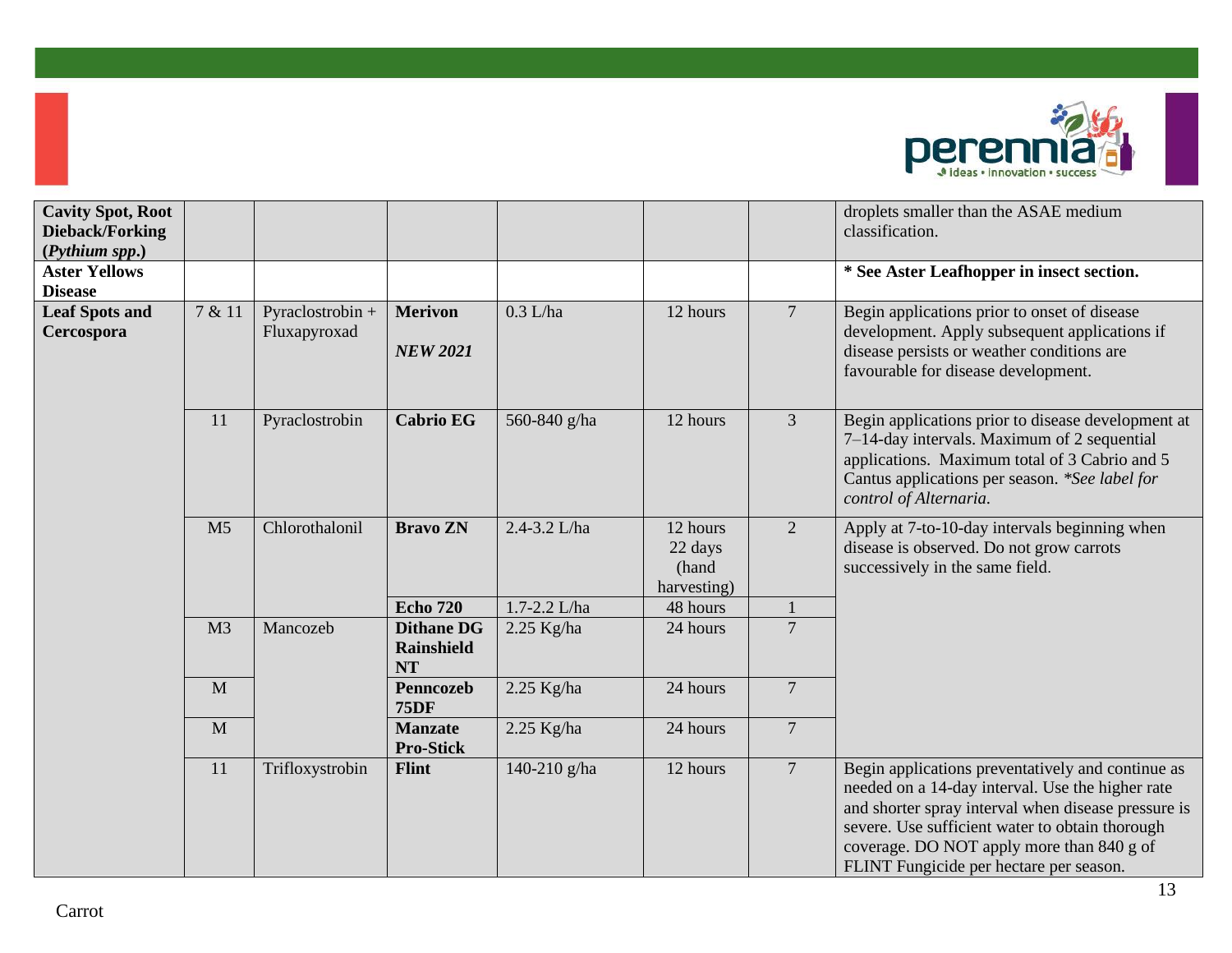

| <b>Alternaria</b> | $9-12$         | Cyprodinil &<br>fludioxonil      | Switch 62.5<br><b>WG</b>               | 775-975 g/ha     | 12 hours                                    | $\overline{7}$ | Maximum 3 applications per year. Allow 7-10<br>days between applications.                                                                                                                                                                                                                               |
|-------------------|----------------|----------------------------------|----------------------------------------|------------------|---------------------------------------------|----------------|---------------------------------------------------------------------------------------------------------------------------------------------------------------------------------------------------------------------------------------------------------------------------------------------------------|
|                   | 7 & 3          | Pydiflumetofen<br>Difenoconazole | A20259<br>Fungicide<br><b>NEW 2021</b> | $1.0$ L/ha       | 12 hours                                    | $\overline{7}$ | Apply on a 7 - 14-day interval, starting prior to<br>disease establishment. If disease pressure is high,<br>use the shortest interval. Apply as a broadcast<br>spray in sufficient water (minimum of 150 L/ha)<br>for thorough coverage.                                                                |
|                   | 7 & 11         | Pyraclostrobin +<br>Fluxapyroxad | <b>Merivon</b><br><b>NEW 2021</b>      | $0.3 - 0.4$ L/ha | 12 hours                                    | $\tau$         | Begin applications prior to onset of disease<br>development. Use the shorter interval and/or the<br>higher rate, where applicable, when disease<br>pressure is high. Apply subsequent applications if<br>disease persists or weather conditions are<br>favourable for disease development.              |
|                   | 7              | <b>Boscalid</b>                  | <b>Cantus</b><br><b>WDG</b>            | 315 g/ha         | 12 hours                                    | $\mathbf{0}$   | Maximum of 2 sequential applications. Maximum<br>total of 3 Cabrio and 5 Cantus applications per                                                                                                                                                                                                        |
|                   | 11             | Pyraclostrobin                   | <b>Cabrio EG</b>                       | 0.56-1.1 Kg/ha   | 12 hours                                    | 3              | season.                                                                                                                                                                                                                                                                                                 |
|                   | $\overline{7}$ | Penthiopyrad                     | <b>Fontelis</b>                        | 1.25-2.25 L/ha   | 4 hours                                     | $\overline{0}$ | Begin applications prior to disease<br>development, continue on a 7-14-day interval.<br>Use higher rate and shorter interval when disease<br>pressure is high. Max seasonal rate is 4.5 L/ha. Do<br>not make more than 2 sequential applications<br>before switching to another mode of action.         |
|                   | 11             | Trifloxystrobin                  | Flint                                  | 140-210 g/ha     | 12 hours                                    | $\tau$         | Begin applications preventatively and continue as<br>needed on a 14-day interval. Use the higher rate<br>and shorter spray interval when disease pressure is<br>severe. Use sufficient water to obtain thorough<br>coverage. DO NOT apply more than 840 g of<br>FLINT Fungicide per hectare per season. |
|                   | M <sub>5</sub> | Chlorothalonil                   | Echo 90DF                              | 1.3-1.8 kg/ha    | 48 hours<br>$(22 days -$                    | $\mathbf{1}$   | Apply in sufficient water to obtain adequate<br>coverage. Start applications when disease                                                                                                                                                                                                               |
|                   | M <sub>5</sub> | Chlorothalonil                   | Echo 90DF                              | 1.3-1.8 kg/ha    | hand<br>harvesting,<br>7 days-<br>scouting) | $\mathbf{1}$   | threatens and repeat at 7 - 10-day intervals or as<br>necessary to maintain control. DO NOT use more<br>than 7 applications per season.                                                                                                                                                                 |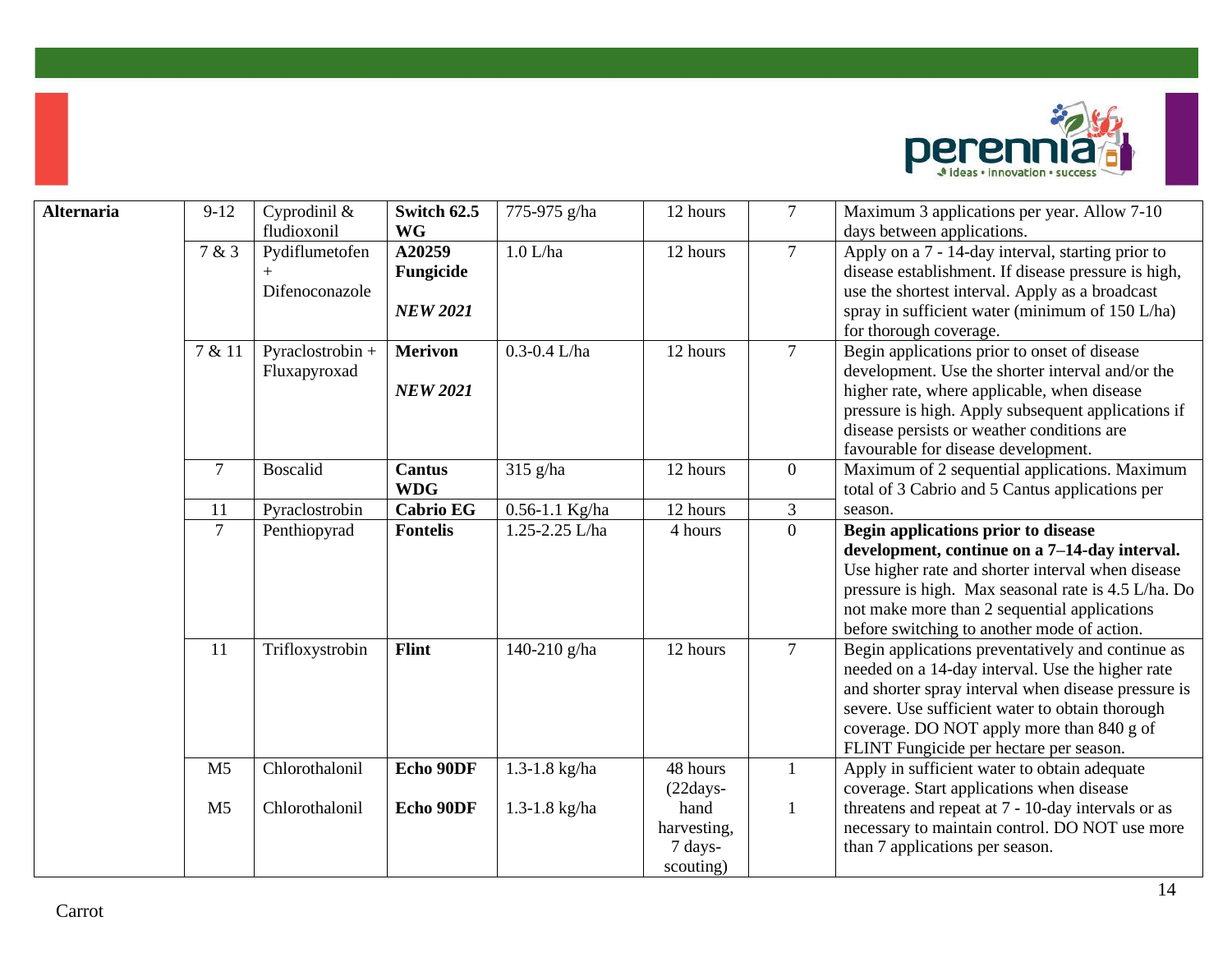

| <b>Alternaria</b>                                                   |             |                                                            | <b>Echo 720</b>                        | 1.7-2.2 L/ha                                             | 48 hours (22)<br>days hand<br>harvesting,<br>7 days<br>scouting) | $\mathbf{1}$             | Start applications when disease threatens and<br>repeat at 7 - 10-day intervals or as necessary to<br>maintain control.                                                                                                                                                                                   |
|---------------------------------------------------------------------|-------------|------------------------------------------------------------|----------------------------------------|----------------------------------------------------------|------------------------------------------------------------------|--------------------------|-----------------------------------------------------------------------------------------------------------------------------------------------------------------------------------------------------------------------------------------------------------------------------------------------------------|
|                                                                     |             |                                                            | <b>Bravo ZN</b>                        | 2.4-3.2 L/ha                                             | 12 hours<br>$(22 \text{ days} -$<br>hand<br>harvesting)          | 2                        | Apply at 7-to-10-day intervals beginning when<br>disease is observed.                                                                                                                                                                                                                                     |
|                                                                     | <b>BM02</b> | <b>Bacillus</b><br>amyloliquefacie<br>ns strain MBI<br>600 | <b>Serifel</b><br><b>NEW 2021</b>      | $0.25 - 0.5$ kg/ha                                       | 4 hours                                                          | $\mathbf{0}$             | Partial suppression. Begin applications shortly<br>after emergence but prior to disease development<br>and continue on 7- to 10-day intervals if<br>conditions are favourable for disease development.<br>Use the highest rate and the shortest interval when<br>conditions favour high disease pressure. |
| <b>Rhizoctonia Root</b><br><b>Rot, Crown Rot</b><br>and Stem Canker | 11          | Azoxystrobin                                               | <b>Quadris</b><br>Azoshy 250<br>EC     | $4-6ml$ of<br>product/100m row<br>in 50-100L<br>water/ha | 12 hours<br>12 hours                                             | 40                       | Apply either in-furrow at seeding or as a banded<br>application over the row soon after emergence or<br>within 30 days of emergence. Maximum 1<br>application per year.                                                                                                                                   |
| <b>White mould</b><br>(Sclerotinia<br>sclerotiorum)                 |             | <b>Bacillus</b> subtilis                                   | <b>Serenade</b><br>Opti                | 1.1-2.2 $Kg/ha$                                          |                                                                  | $\overline{0}$           | Serenade Opti is a biopesticide that will only<br>suppress the indicated diseases. Begin<br>application soon after emergence and when<br>conditions are conducive to disease development.<br>Repeat as necessary on a $7-10$ -day interval.                                                               |
|                                                                     | 7 & 3       | Pydiflumetofen<br>Difenoconazole                           | A20259<br>Fungicide<br><b>NEW 2021</b> | $1.0$ L/ha                                               | 12 hours                                                         | $7\overline{ }$          | Suppression. Apply on a 7 - 14-day interval,<br>starting prior to disease establishment. If disease<br>pressure is high, use the shortest interval. Apply as<br>a broadcast spray in sufficient water (minimum of<br>150 L/ha) for thorough coverage.                                                     |
|                                                                     | 12          | Fludioxonil                                                | Scholar 230<br><b>SC</b>               | 496 ml / 378 L of<br>water                               |                                                                  | $\overline{\phantom{a}}$ | Apply as a post-harvest dip or drench immediately<br>before storage. Dip for approximately 30 seconds<br>and allow carrots to drain. Maximum one                                                                                                                                                          |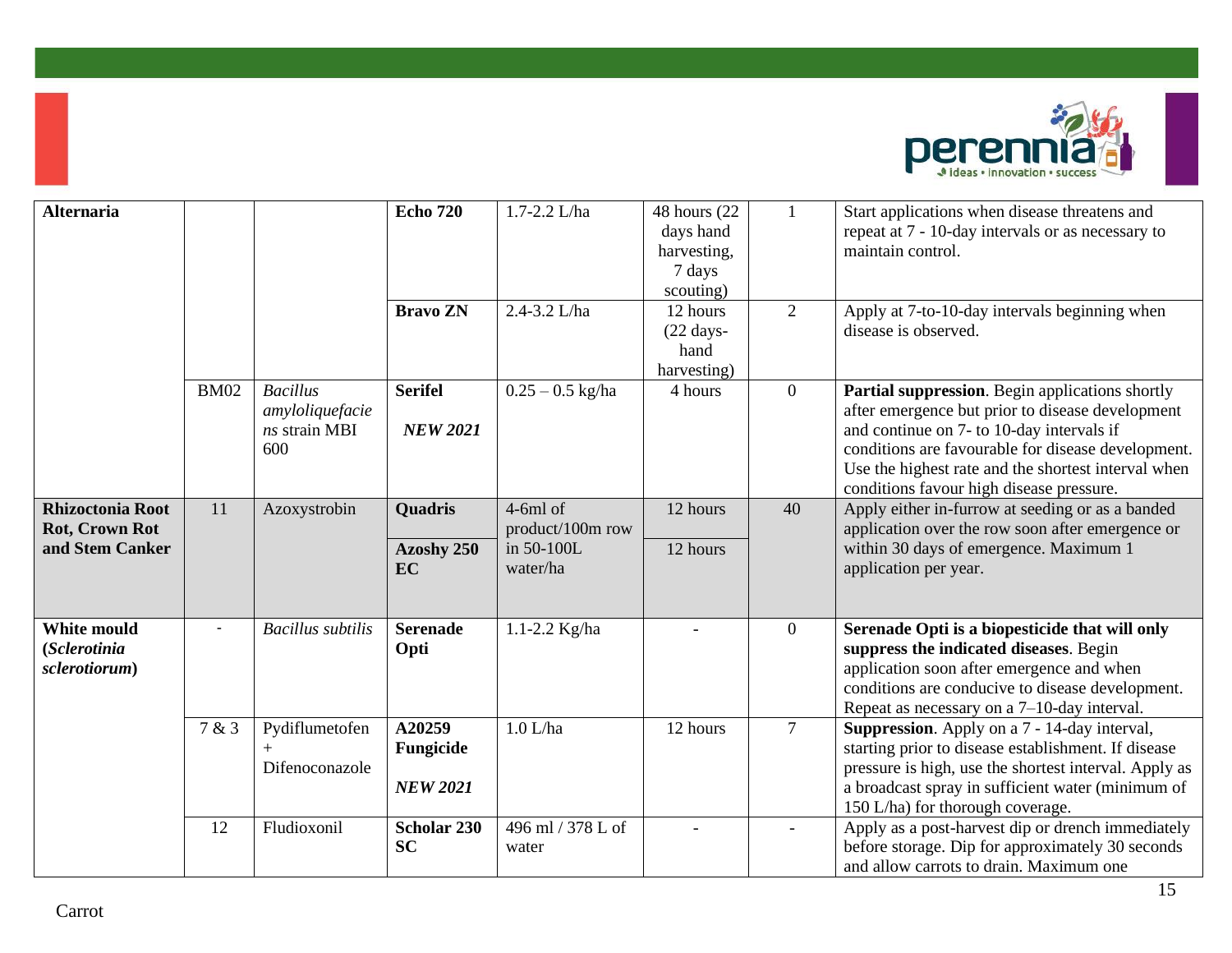

| White mould<br>(Sclerotinia<br>sclerotiorum) |                |                                                            |                                   | Treats up to<br>90,000 kg of<br>carrots |          |                | application per year. Ensure Scholar solution<br>remains in suspension by using agitation. Do not<br>store carrots in direct sunlight. MRL restrictions<br>may apply to carrots sold outside of Canada.                                                                                                              |
|----------------------------------------------|----------------|------------------------------------------------------------|-----------------------------------|-----------------------------------------|----------|----------------|----------------------------------------------------------------------------------------------------------------------------------------------------------------------------------------------------------------------------------------------------------------------------------------------------------------------|
| <b>Gray Mold</b>                             | $\overline{7}$ | Penthiopyrad                                               | <b>Fontelis</b>                   | $1.0 - 1.75$ L/ha                       | 12 hours | $\overline{0}$ | Begin applications prior to disease<br>development, continue on a 7-14-day interval.<br>Use higher rate and shorter interval when disease<br>pressure is high. Max seasonal rate is 4.5 L/ha. Do<br>not make more than 2 sequential applications<br>before switching to another mode of action.                      |
| <b>Powdery Mildew</b>                        | 7 & 11         | Pyraclostrobin +<br>Fluxapyroxad                           | <b>Merivon</b><br><b>NEW 2021</b> | $0.3 - 0.4$ L/ha                        | 12 hours | 7              | Begin applications prior to onset of disease<br>development. Use the shorter interval and/or the<br>higher rate, where applicable, when disease<br>pressure is high. Apply subsequent applications if<br>disease persists or weather conditions are<br>favourable for disease development.                           |
|                                              | $\tau$         | Penthiopyrad                                               | <b>Fontelis</b>                   | 1.0-1.75 L/ha                           | 12 hours | $\mathbf{0}$   | Suppression only. Begin applications prior to<br>disease development, continue on a 7-14-day<br>interval. Use higher rate and shorter interval when<br>disease pressure is high. Max seasonal rate is 4.5<br>L/ha. Do not make more than 2 sequential<br>applications before switching to another mode of<br>action. |
| <b>Powdery Mildew</b>                        | <b>BM02</b>    | <b>Bacillus</b><br>amyloliquefacie<br>ns strain MBI<br>600 | <b>Serifel</b><br><b>NEW 2021</b> | $0.5$ kg/ha                             | 4 hours  | $\mathbf{0}$   | Partial suppression. Begin applications prior to<br>infection and continue on 5- to 7-day intervals if<br>conditions are favourable for disease development.                                                                                                                                                         |

## **Use the following web link to search for any pesticide label mentioned in this guide, or any other pesticide registered in Canada:**

<http://pr-rp.hc-sc.gc.ca/ls-re/index-eng.php>